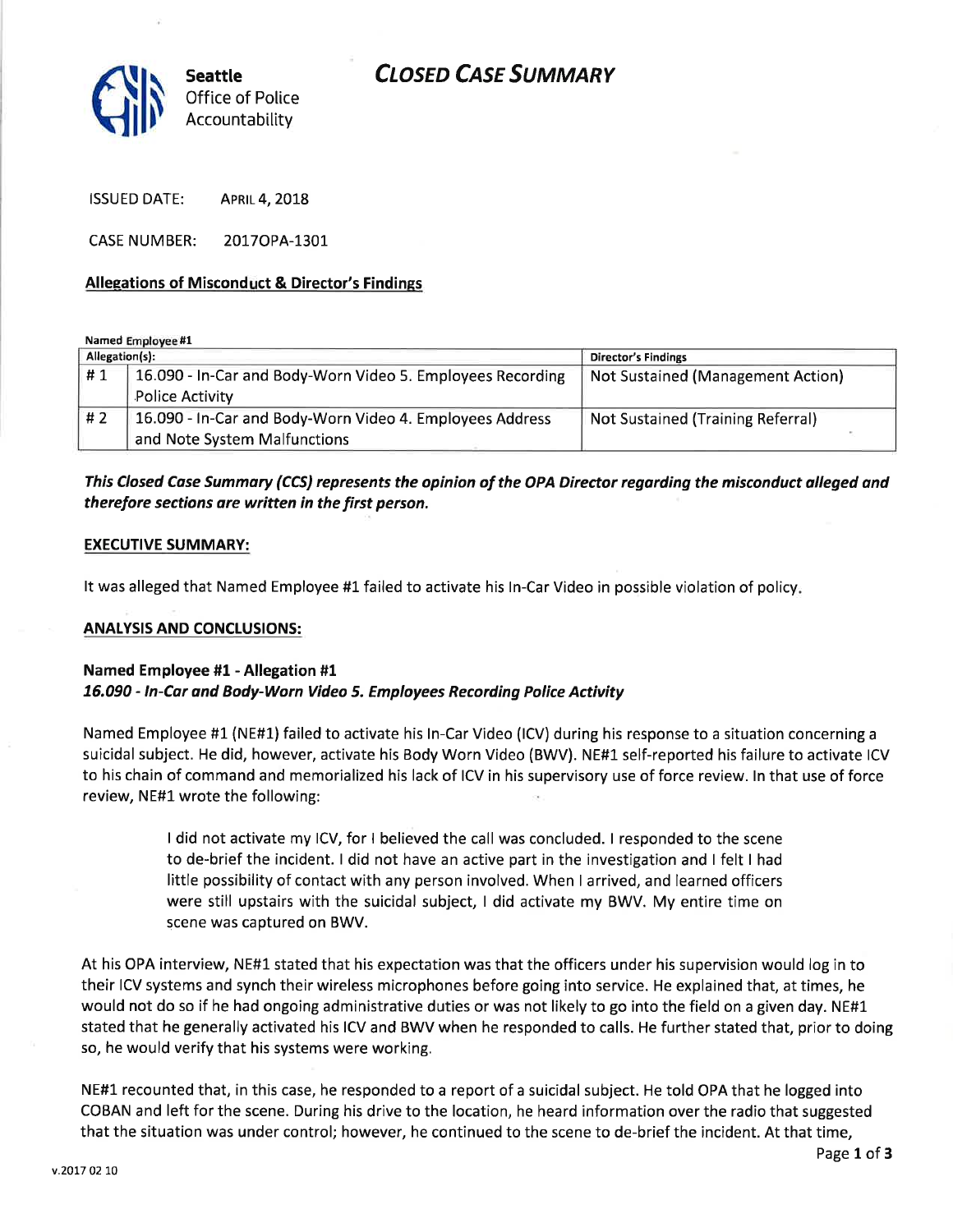Seattle Office of Police Accountability

Slr

# **CLOSE CASE SUMMARY**

OPA CASE NUMBER: 2017OPA-1301

given his understanding of the status of the incident, he did not activate his lCV. He parked his vehicle approximately half a block from the scene and, while walking towards the location, saw an ambulance situated in front. Prior to this observation, NE#l believed that the subject had already been transported from the scene. He then activated his BWV. He did not recall whether he also activated the wireless microphone for his ICV system, but intimated at his OPA interview that it was possible that he did so.

At his OPA interview, NE#1 further argued that, while he did not utilize his lCV, he did activate his BWV and, as such, complied with the letter of the policy. To this end, he pointed to the language of the policy that states: "When safe and practical, employees will record the following police activity, even if the event is out of view of the camera..." He contended that this language simply stated that he was required to record the incident, which he did. NE#1 posited that the policy did not specify which system he was required to record with or mandate that he needed to record on both systems.

I read the policy as requiring officers to record whenever applicable on the appropriate system. I further interpret the policy as requiring officers to record on both systems if equipped and feasible. That being said, I do not believe that NE#1's stated interpretation of the policy is necessarily unreasonable. I agree that it would be helpful to clarify the policy and, as such, I issue the below Management Action Recommendation.

I further note that, even had NE#1 not raised this question concerning the language of the policy, I still would have likely issued a Training Referral instead of a Sustained finding due to his recording of the entirety of his law enforcement activity on BWV and his documenting and reporting of his failure to record lCV.

• Management Action Recommendation: The Department should clarify the language of SPD Policy 16.090-POL-5 to make clear that where officers are equipped with both ICV and BWV, it is the intent of the policy that they will record on both systems. The Department should further clarify that simply recording on one and failing to record on the other is improper when the secondary system is required to be activated under this policy.

# Recommended Finding: Not Sustained (Management Action)

# Named Employee #1 - Allegation #2 76.090 - ln-Cdr and Body-Worn Video 4. Employees Address and Note System Mallunctions

SPD Policy 16.090-POL-4 generally requires that officers address and note malfunctions with their ln-Car Video (lCV) and Body Worn Video (BWV) systems. This policy further requires that: "At the start of the shift, employees will prepare ICV and BWV systems as outlined in the training and 16.090 TSK-l." (SPD Policy 16.090-POL-4.) This includes synchronizing the wireless microphone. (See SPD Policy 16.090-TSK-1.) The policy also directs that: "Both employees in two-officer cars must log into the ICV system and sync their ICV microphones." (SPD Policy 15.090-POL-4.) Lastly, where there are system malfunctions, officers are required to "contact ITS for troubleshooting (if applicable), note the issue in a CAD update, and notify a supervisor as soon as practicable." (Id.)

NE#1 stated that he logged into COBAN at the beginning of his shift but, based on his OPA interview, it does not appear that he synched his wireless microphone. He told OPA that he believed that he may have activated his wireless microphone when he arrived on the scene. He opined that it was possible that he was "dropped out of the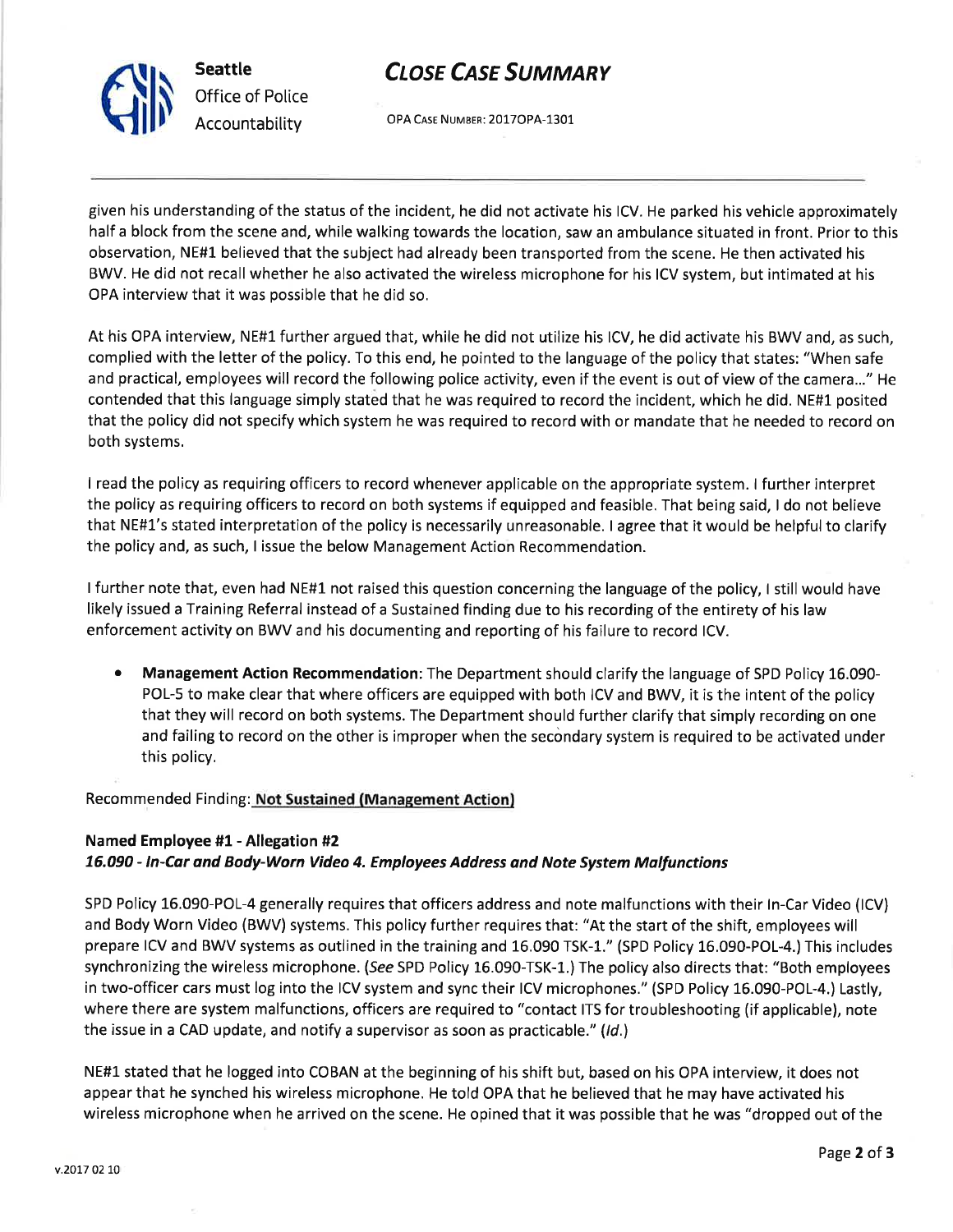

# **CLOSE CASE SUMMARY**

OPA CASE NUMBER: 2017OPA-1301

system" and stated that ICV was sometimes unreliable. However, to the extent he believed that there was <sup>a</sup> malfunction or system error with his lCV, this section of the policy required NE#1 to troubleshoot this matter with SPD ITS, report the issue in a CAD update, and notify a supervisor as soon as practicable. While NE#1 informed a supervisor that he did not record on lCV, he did not do so until early December, several weeks after the incident. He also did not troubleshoot this matter with SPD ITS or report the issue in a CAD update.

While these were technical violations of policy and while NE#1 failed to record any ICV in this case, I do not believe that this warrants a Sustained finding. Moreover, I commend NE#L for self-reporting and documenting the fact that he did not record. Accordingly, I recommend that NE#1 receive a Training Referral.

Training Referral: NE#1 should receive additional training concerning the requirements of SPD Policies 16.090-POL-5 and 16.090-POL-4. NE#L should be counseled concerning the Department's expectation that he, as a patrol supervisor, will comply with both of these policies. This re-training and associated counseling should be memorialized in a PAS entry. a

Recommended Finding: Not Sustained (Training Referral)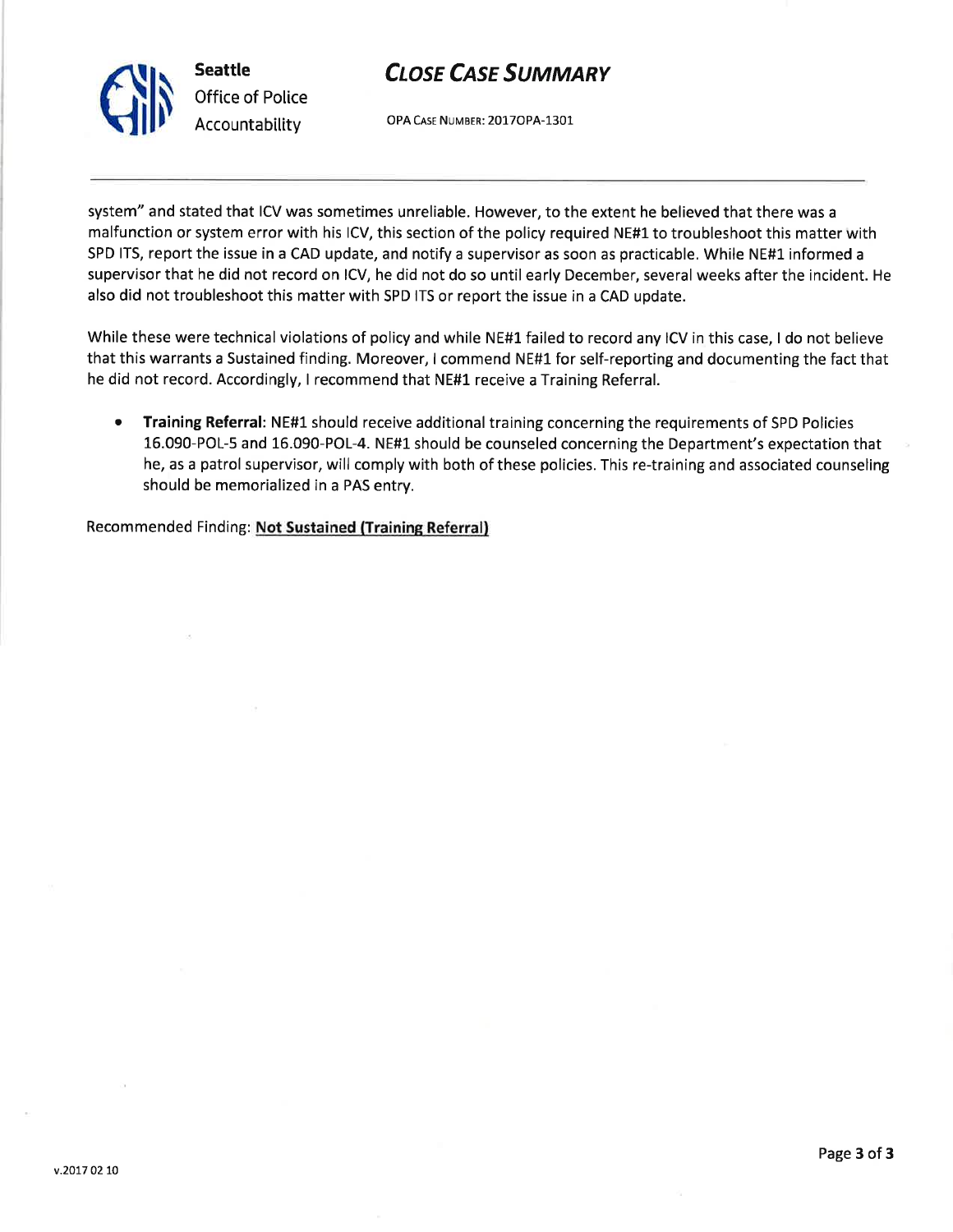

July 2,2018

Chief Carmen Best Seattle Police Department PO Box 34986 Seattle, WA 98124-4986

# RE: MANAGEMENT ACTION RECOMMENDATIONS - SECOND QUARTER <sup>2018</sup>

Dear Chief Best:

I write to inform you of the Management Action Recommendations (MAR) that have been recently issued by OPA. The MARs contained herein are for the following cases: 2017OPA-0511, 2017OPA-0980, 20l70PA-1008,20170PA-1091,20170PA-1132,20t7cpA-1196,2011oPA-1301,20170pA-1289, 2018OPA-0553, and 2018OPA-0101.

## Case Number

• 2017OPA-0511

#### Summary

• The Named Employee allegedly violated SPD policy when he posted a message on his personal Facebook account that concerned an open investigation, included confidential criminal information, and identified a minor.

#### Analysis

- Policy I.110 Public Information addresses the release of information to the media and specifically prohibits the release of much of what was contained in the Named Employee's Facebook post.
- r Although the Named Employee had Facebook friends that he knew were active members of the media and who had access to his page, it is unclear whether his posting of sensitive and confidential material constituted a "release" to the media as contemplated by the policy.

#### Recommendation

• Modify policy 1.110 - Public Information – POL-1 General Policy (2) to define "release" as it pertains to SPD employees disseminating information to the media via social media. The definition should clarify that a "release" includes posting law enforcement information on social media.

# Case Number

- o 2017OPA-1301
- 2018OPA-0101

#### Summary

. In both cases, the Named Employee allegedly failed to properly activate/log-in to both his In-Car Video (lCV) and Body Worn Video (BWV) systems when responding to incidents.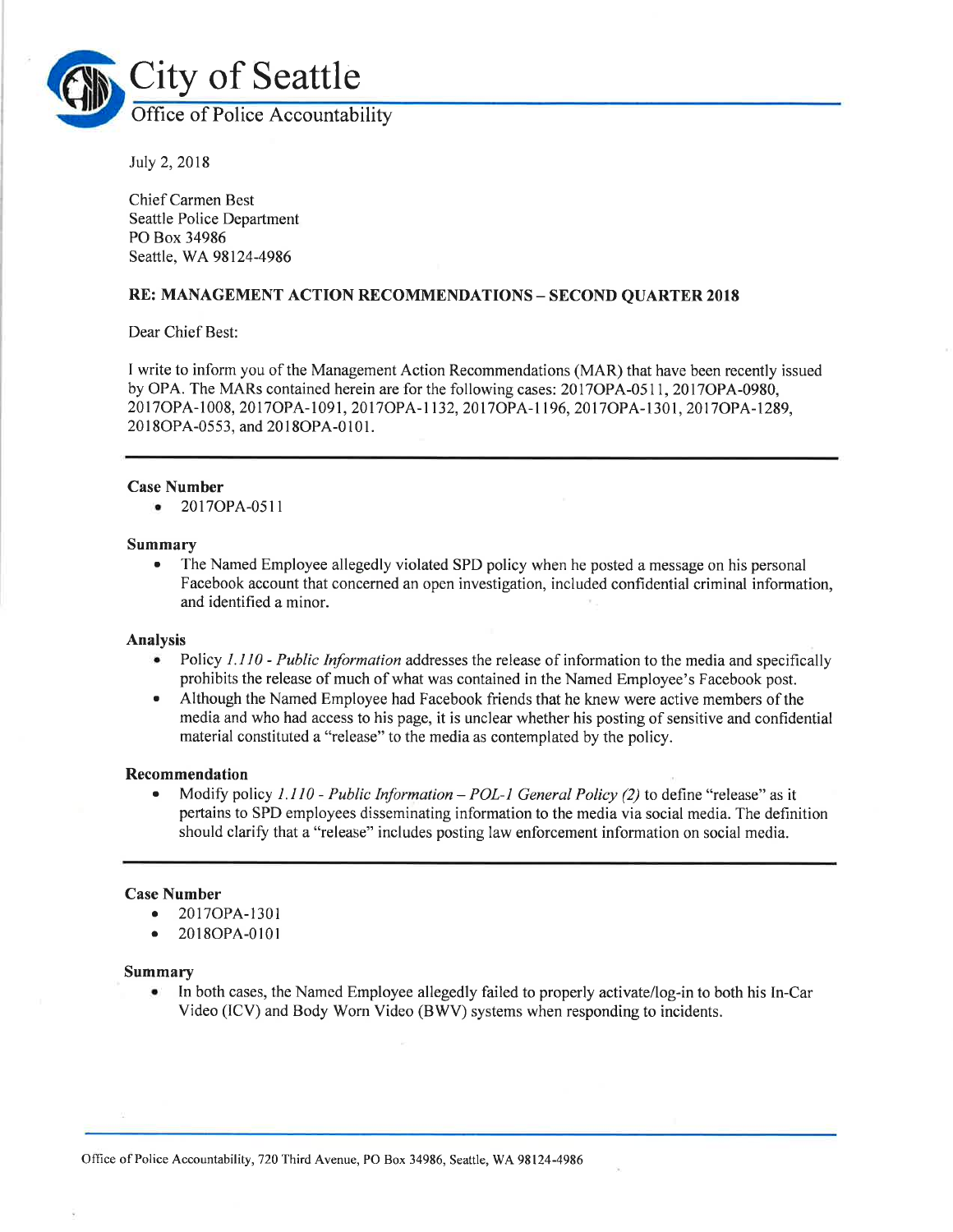### Analysis

- The Named Employee felt he met the requirements of the BWV policy because he interpreted it as requiring an officer to record on ICV or BWV, but not necessarily on both.
- o OPA interprets the policy as requiring that, when equipped with both ICV and BWV, both systems must be activated for each call response. The Named Employee's understanding of this policy is inconsistent with the reasoning behind equipping officers with BWV in addition to ICV, which is to have a second mechanism to more fully record law enforcement activity, not to have discretion to choose which camera to utilize.

### Recommended Action

• Modify 16.090 - In-Car and Body-Worn Video 5. Employees Recording Police Activity to clarify that if officers are equipped with both ICV and BWV, they shall record on both systems. The new policy subsection could read: "Officers equipped with both ICV and BWV shall utilize both systems simultaneously when recording is required under  $16.090\text{-}POL-1(5)(b)$ . The failure to activate one or both systems constitutes a violation of policy and must be documented and reported consistent with 16.090-POL-1(4) and 16.090-POL-l(7)."

## Case Number

- . 2017OPA-1132
- $2018OPA-0053$

#### Summary

- In the first case, prior to searching a residence for a suspect, the Named Employees failed to provide the subject with--and have her execute--a Consent to Search form. They also did not provide Ferrier warnings.
- In the second case, the Named Employees may have violated the Complainant's constitutional right to be secure against an unlawful search and seizure when they arrested him while he was still within the threshold of his residence.

#### Analysis

Officers receive little training in search and seizure law and consent to search after the post-Basic Law Enforcement Academy phase of their employment. The failure to understand how to obtain consent and what constitutes consent can result in violations of the constitutional rights of individuals and the sanctity of their homes. OPA believes the officers' errors in these cases constitute ignorance of the law and mistakes rather than misconduct.

#### Recommended Action

Provide Department-wide training on search and seizure law and policy 6.180 - Searches-General. The training should specifically discuss the requirement that subjects be completely outside of the thresholds of their residences before arrests can be properly effectuated.

#### Case Number

o 20I7OPA-1091

#### Summary

. The Named Employees conducted a Terry stop, but failed to document it using a Terry Template, as is required by SPD policy.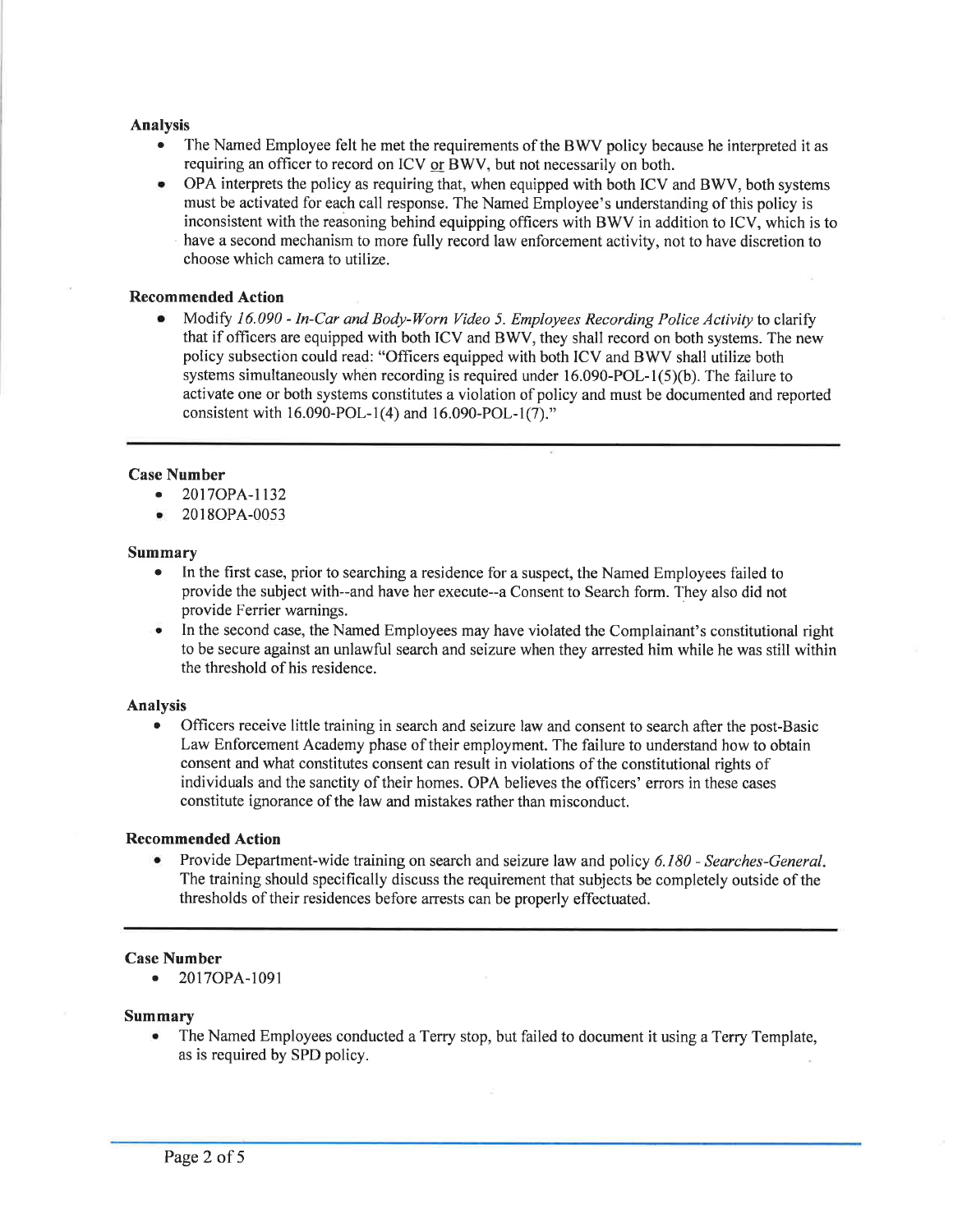#### Analysis

- The Named Employees said a Terry Template was unnecessary because they had probable cause to arrest based on open warrants.
- Law, policy, and the Consent Decree state that officers must document each time they stop and detain someone, regardless of whether they believe they have probable cause to make an arrest.

#### Recommended Action

Modify policy 6.220 - Voluntary Contacts, Terry Stops & Detentions 10. Officers Must Document All Terry Stops to state that when officers perform a Terry stop, a Terry template is always required  $(SMC 14.11.060(C))$ , regardless of whether the officers had probable cause to arrest at the time of the Terry stop.

#### Case Number

o 2017OPA-I196

#### Summary

. In reviewing a failure of an officer to carry a Taser during an incident, OPA evaluated whether the officer's supervisor failed to ensure the officer was carrying a Taser and/or that the Taser was in working condition.

#### Analysis

• SPD policy  $5.100(III)$  sets forth the general responsibilities of patrol sergeants, including: "Check the personal appearance of assigned officers and ensure officers' equipment is in good condition." OPA's investigation of this case found that such inspections are rarely carried out, and sergeants are not held accountable for not doing so.

#### Recommended Action

- Modify policy 5.100 Operations Bureau Individual Responsibilities III. Patrol Sergeant B. Field Supervision to clarify the frequency with which a patrol sergeant shall perform inspections to ensure that their officers are carrying the appropriate equipment and determine that the equipment is functioning properly.
- . Train patrol sergeants on their responsibility to perform inspections, including how to conduct an inspection and the frequency with which to conduct them.

#### Case Number

- . 2017OPA-1008
- o 20I7OPA-0980

#### Summary

- . The Named Employees failed to properly enter a firearm into evidence as required by Department policy and the unit manual.
- Another Named Employee failed to properly supervise the previously mentioned Named Employee.

#### Analysis

SPD policy 7.010-POL-1 requires that employees secure collected evidence and place it into the Evidence Unit or an authorized evidence storage area before they end their shift. During their OPA

 $\bar{a}$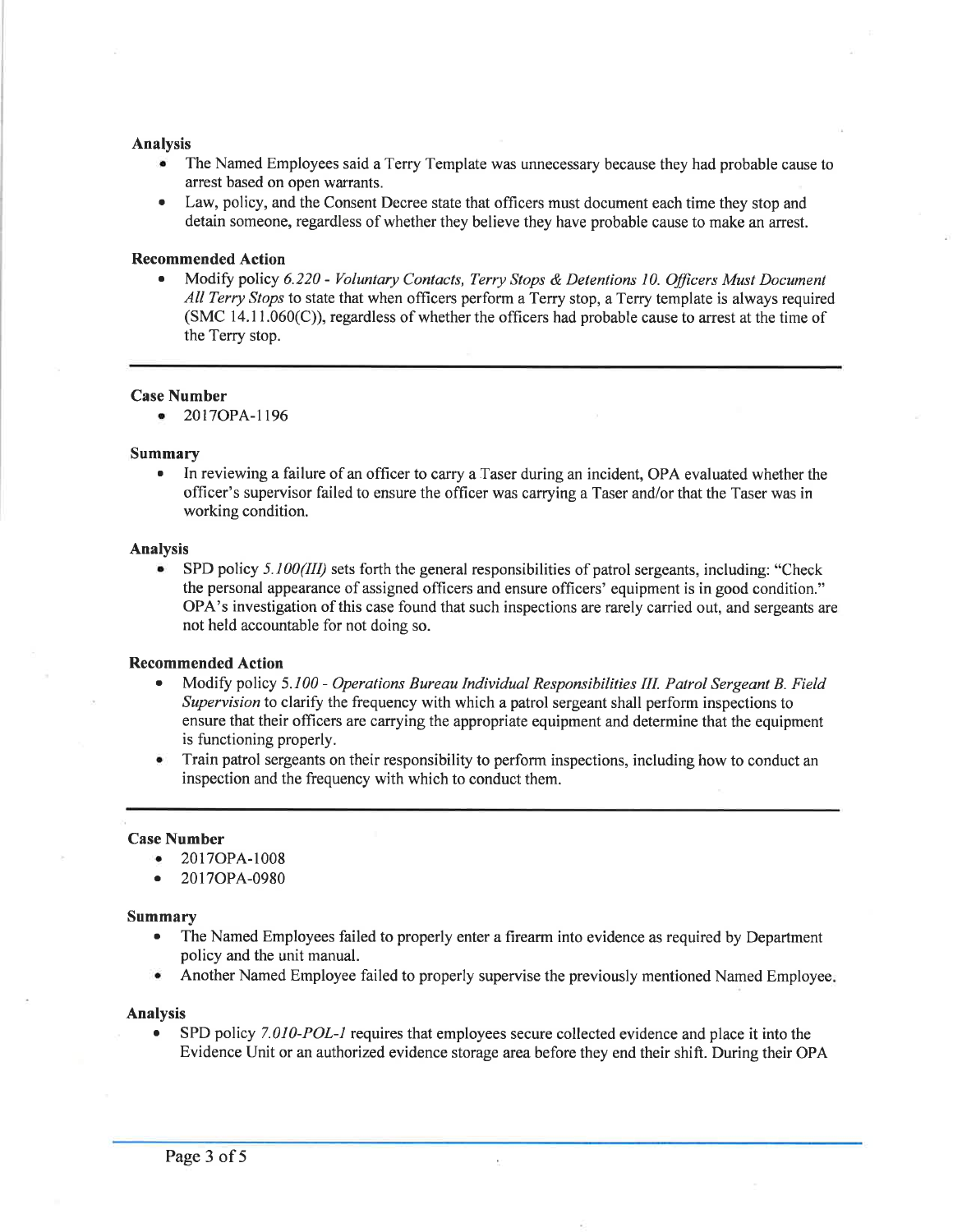interview, one of the Named Employees contended that SPD policy did not define what an "authorized evidence storage area" was.

- Policy 5.001-POL-2 requires that SPD employees adhere to laws, City policy and Department Policy. Although it instructs officers to comply with the SPD Manual, published directives/special orders, and Department training, it does not state that non-compliance with a unit manual, such as the FIT Manual, constitutes a violation of SPD Policy. a
- The FIT Manual lacks clarity regarding the requirements for FIT Sergeants to actively monitor the investigations conducted by Detectives and to ensure that evidence is timely placed into evidence. a
- FIT previously did not take custody of rifles or shotguns; rather, such weapons were processed by CSI. OPA suggested that FIT institute this same process for handguns, as it may result in more consistent treatment of and processing standards for all firearms. FIT has since made this change. a

## Recommended Action

- Modify policy 7.010 Submitting Evidence to define what an authorized evidence storage location is and clarify that personal offices are not such authorized locations.
- Modify the FIT Manual to:
	- o Clarify that officers will, as soon as feasible, take case evidence to the Evidence Unit.
	- o Indicate what, if any, other authorized evidence storage locations exist in the FIT unit, noting that evidence should never be stored in personal offices.
	- o Provide more detail on expectations for evidence handling.
	- o More clearly define the expectations for the FIT Sergeant (such as memorializing the requirement that the FIT Sergeant check-in with Detectives to determine the location and status of evidence and firearms)
- Train FIT Detectives and supervisors in evidence handling.
- . Modify policy 5.001 Standards and Duties 2. Employees Must Adhere to Laws, City Policy and Department Policy to include unit manuals as one of the types of regulations to which officers are responsible for adhering.
- o Reevaluate the current FIT practice of taking possession and maintaining custody of handguns. (OPA recognizes that this has been implemented since initial conversations about this case occurred, but is noting it here nonetheless.)

# Case Number

o 2017OPA-1289

# Summary

. The Named Employee failed to conduct a preliminary inquiry into a bias allegation and to generate a Bias Review.

#### Analysis

- SPD policy 5.140-POL-7 requires that Department supervisors conduct preliminary inquiries into biased policing. The Named Employee told OPA he did not know how to do a Bias Review and was not familiar with the Bias policy, even though he had served as an acting sergeant for about 20 to 25 days per year over several years. He further told OPA that he was not familiar with the policies concerning the investigation and reporting of force, as well as the policy conceming the reporting of misconduct. Lastly, the Named Employee told OPA that he had not attended SPD's First Line Supervisor Training nor any other type of supervisor training during his over 25 years with the Department.
- . The Named Employee was placed in a position where he was expected to supervise his fellow employees without any training on how to do so, per policy 4.020, which states that "Captains will